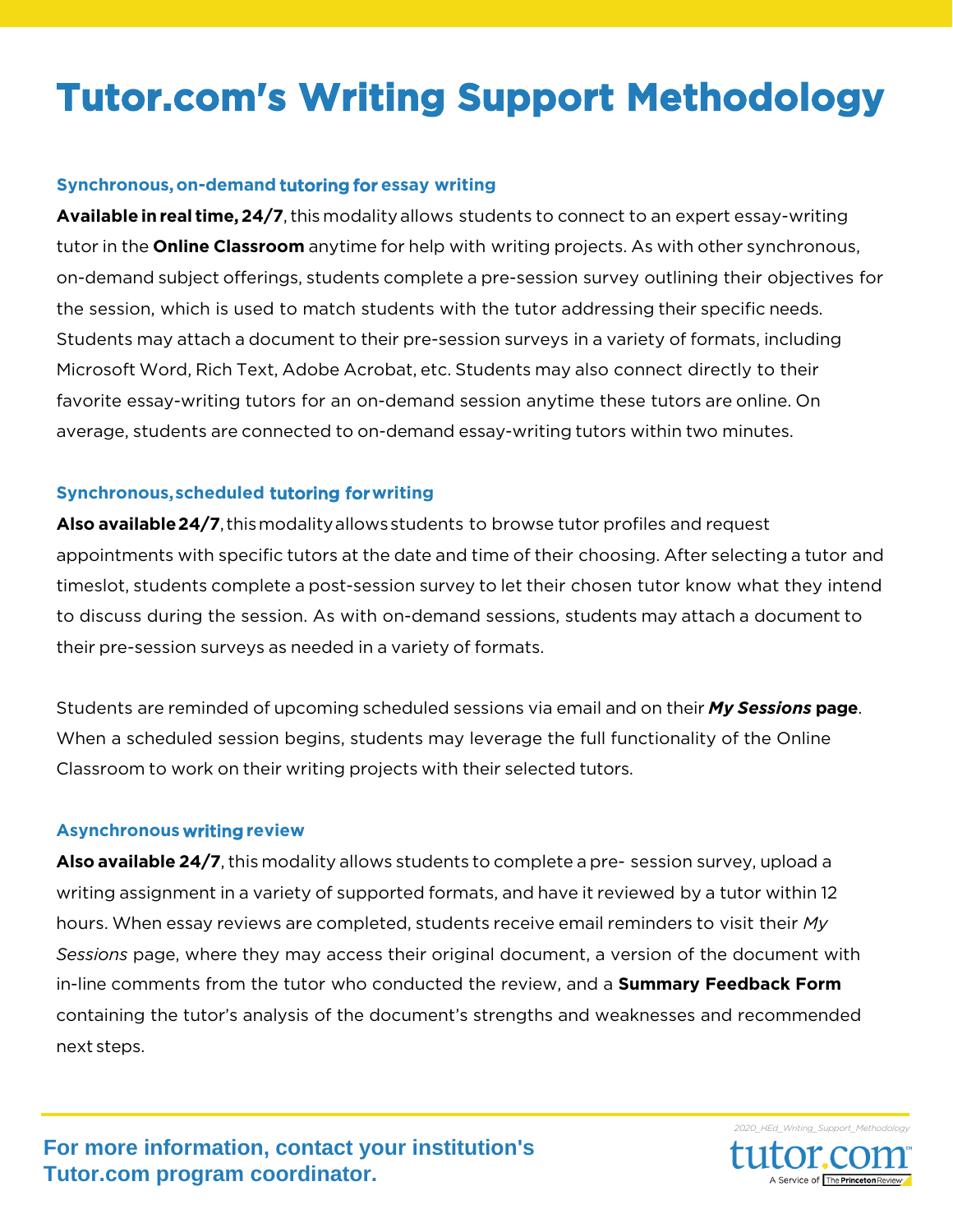To ensure we are meeting a wider variety of students' needs, we also have **English Language Learning (ELL) tutors** available for synchronous and scheduled modalities. These tutors are prepared to assist English Language Learners with the acquisition of written and verbal skills needed to communicate in the English language. Tutoring can be provided in English language use, writing skills, reading skills, and speaking skills. Tutors are able to recognize, identify, and instruct ELL students in a variety of strategies proven successful for students who are working to build their knowledge of the English language. Tutors can provide assistance to non-native English speakers at the basic language acquisition level to those ready to prepare full English essays or presentations.

Given our screening process, we are confident that our writing tutors can support students in a variety of content areas. The subject exams ensure tutors have both the appropriate breadth and depth of understanding of the writing process, so they can support students' writing across disciplines. They demonstrate success tutoring students' writing in economics, history, science, and a variety of other subjects.

This combination of essay-review modalities and diversity of tutoring support helps all students through **all phases of the writing process** by allowing them to get expert essay-writing feedback when and how they need it. Learners seeking immediate help can connect with an on-demand essay-writing tutor anytime and review their writing together on the Online Classroom's shared whiteboard, whereboth parties in the session can see and discuss changes to the document in real time. The same Online Classroom tools are available for scheduled essay-writing sessions, which allow students to work with the tutor of their choice.

### **Our** h**olistic** a**pproach**

A holistic approach encompasses an awareness of all levels of criteria for essay development and evaluation: content, organization, thesis statement, paragraph development, topic sentences, source material, transitions, stylistics, grammar, punctuation, and mechanics.

**For both synchronous and asynchronous sessions, tutors follow these guidelines** to ensure that the student's needs are met and that the tutor is approaching the essay holistically:

• Tutors consider both the desires of the student, where they are in the writing process, and the goals of good writing. A complete essay review focuses on both the overall content and organization of the writing (higher order concerns) and the flow and

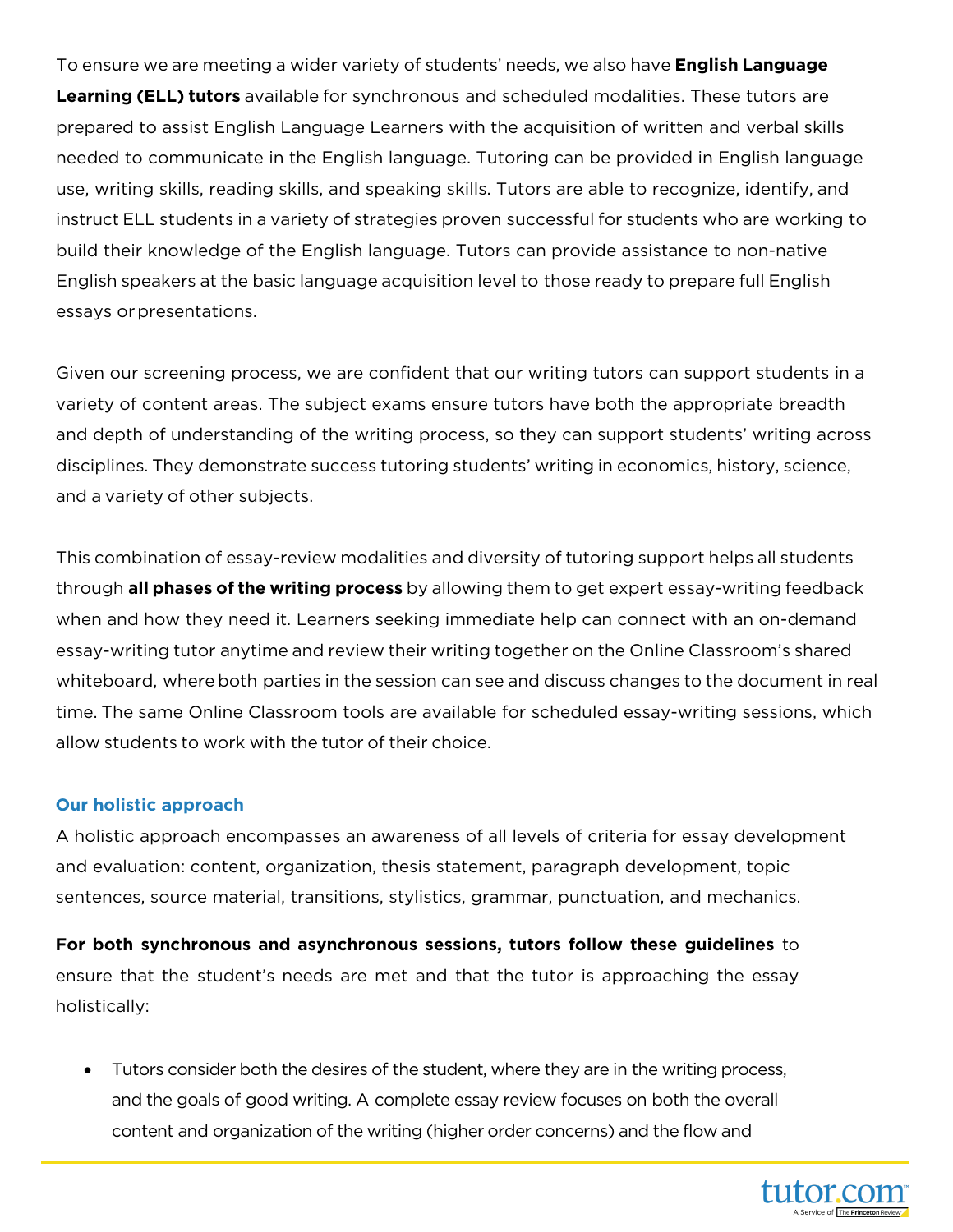sentence structure of the writing (lower order concerns), including grammar, punctuation, mechanics and word choice.

- Asynchronous session reviews are written with sufficient detail to allow the student author to understand and act upon the tutor's feedback.
- The session summary evaluates the strengths and weaknesses of the essay and suggests ways to bring the writing up to accepted standards and next steps. The session summary should also provide clear next steps depending on where the student is in the writing process and the quality of the essay submitted.

When taking a holistic approach in a synchronous session, a tutor quickly skims and evaluates the essay to determine if both higher-order and lower-order concerns need to be addressed. **The tutor considers the following questions when reviewing the essays for higher-order concerns:**

- Is the introduction clear and coherent? Does the thesis statement provide a comprehensive "roadmap" to the development of the essay?
- Is each paragraph unified under one topic sentence which is directly related to an aspect of the thesis statement? Does each paragraph include sufficient material – examples, quotations, discussion – to support the topic sentence? Should some paragraphs be divided into two or more separate paragraphs?
- Is the development of the essay, its overall organization, logical?Would the essay benefit from a reorganization of the paragraphs?
- Does the conclusion sufficiently "wrap-up" the entire essay?

Working together, the student and tutor address these higher-order concerns in the student's essay. Once higher-order concerns have been addressed, and the student feels confident about the overall content and organization of the paper, lower-order concerns may need to be addressed. **The tutor considers the following questions when reviewing the paper for lowerorder concerns:**

- Does the essay "flow" well? Do all areas of discussion flow logically into the next point? Are there abrupt transitions between paragraphs or within paragraphs? Are there abrupt transitions between sentences?
- Are ideas clearly presented? Would some discussion benefit from rewording for clarity? Are some areas of discussion vague and would benefit from expansion of content or improved specificity?